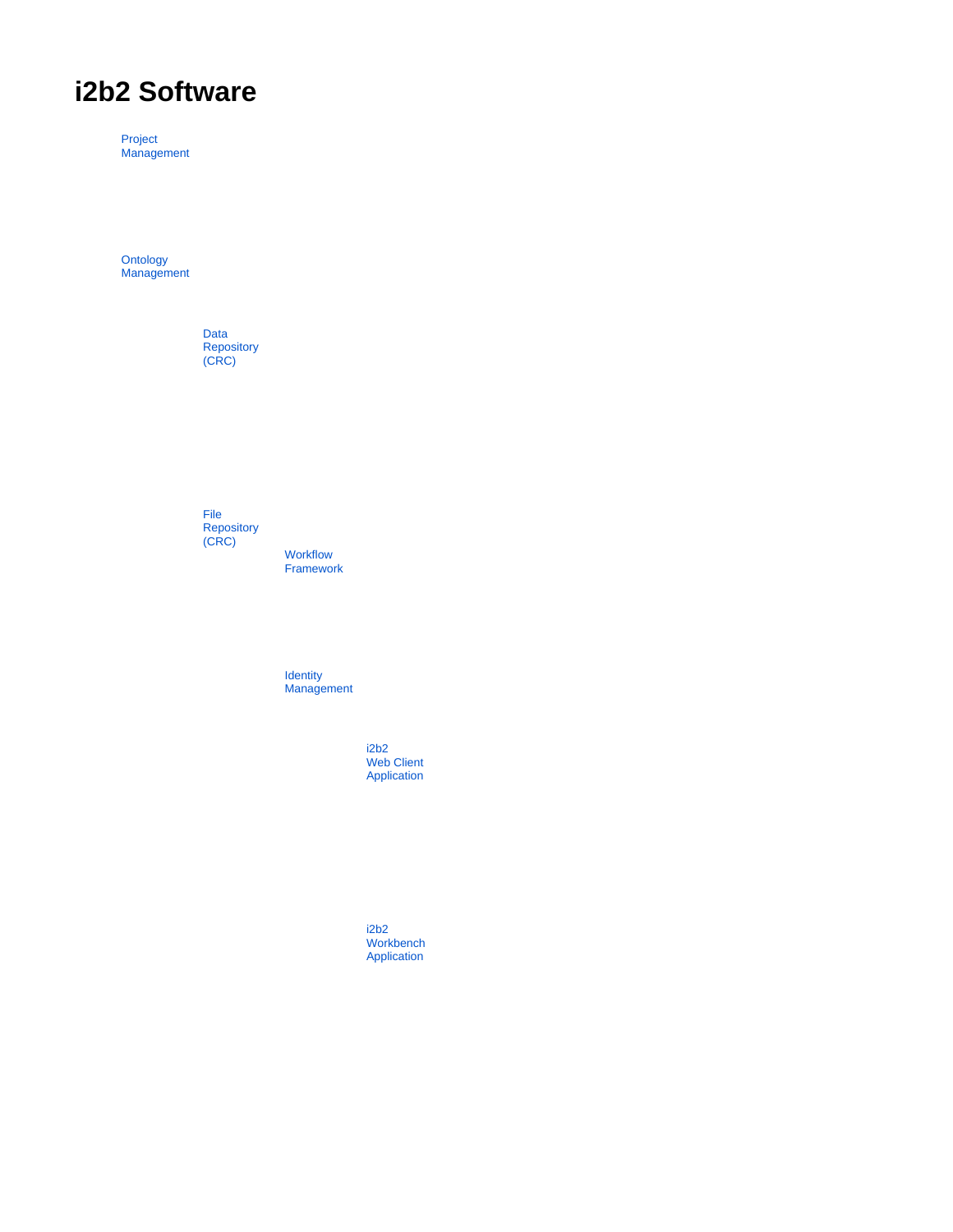#### i2b2 Hive

Older, unsupported add-ons are on the [Archived Optional Components](https://www.i2b2.org/software/archive_optional.html) page.

- **Project Management**
- Core Server Side i2b2 Cell
- This cell is used to provide user authentication and manage group and role information. It also keeps track of what cells are part of the hive.
- **[Installation Guide](https://community.i2b2.org/wiki/display/getstarted/Chapter+5.+Project+Management+%28PM%29+Cell+Install)**
- **[Messaging Guide](https://community.i2b2.org/wiki/display/ServerellsMessagingHome/Project+Management+%28PM%29+Cell)**
- [Design Document](https://community.i2b2.org/wiki/display/ServerSideDesign/Project+Management+%28PM%29+Cell)
- [Go to Download](https://github.com/i2b2/i2b2-core-server/releases)
- 
- **Ontology Management**
- Core Server Side i2b2 Cell
- This cell manages the terminology and knowledge information typically used in the hive. It is contacted for, or distributes knowledge to, cells during most of the hives transactions.
- **[Installation Guide](https://community.i2b2.org/wiki/display/getstarted/Chapter+9.+Ontology+Management+%28ONT%29+Cell+Install)**
- **[Messaging Guide](https://community.i2b2.org/wiki/display/ServerellsMessagingHome/Ontology+Management+%28ONT%29+Cell)**
- [Design Document](https://community.i2b2.org/wiki/display/ServerSideDesign/Ontology+Management+%28ONT%29+Cell)
- [Architecture Document](https://community.i2b2.org/wiki/display/ServersideArchitectureHome/Ontology+Management+%28ONT%29+Cell)
- [Go to Download](https://github.com/i2b2/i2b2-core-server/releases)

#### **Data Repository (CRC)**

- Core Server Side i2b2 Cell
- This cell holds the phenotypic and genotypic data of the hive in a structured format. Data queries and visualizations are available through this cell.
- **[Installation Guide](https://community.i2b2.org/wiki/display/getstarted/Chapter+10.+Data+Repository+%28CRC%29+Cell+Install)**
- [Messaging Guide](https://community.i2b2.org/wiki/display/ServerellsMessagingHome/Data+Repository+%28CRC%29+Cell)
- [Design Document](https://community.i2b2.org/wiki/display/ServerSideDesign/Data+Repository+%28CRC%29+Cell)
- [Architecture Document](https://community.i2b2.org/wiki/display/ServersideArchitectureHome/Data+Repository+%28CRC%29+Cell)
- [Plugin Analysis Document](https://www.i2b2.org/software/files/PDF/current/CRC_Plugin_Analysis.pdf)
- [Go to Download](https://github.com/i2b2/i2b2-core-server/releases)

### **Workplace Framework**

- Core Server Side i2b2 Cell
- This cell is used to process information in steps through various parts of the hive. Most processed information will come to reside in the Data Repository Cell or as a display to the user.
- [Installation Guide](https://community.i2b2.org/wiki/display/getstarted/Chapter+11.+Workplace+%28WORK%29+Cell+Install)
- **[Messaging Guide](https://community.i2b2.org/wiki/display/ServerellsMessagingHome/Workplace+Framework+%28WORK%29+Cell)**
- [Design Document](https://community.i2b2.org/wiki/display/ServerSideDesign/Workplace+Framework+%28WORK%29+Cell)
- [Architecture Document](https://community.i2b2.org/wiki/display/ServersideArchitectureHome/Workplace+Framework+%28WORK%29+Cells)
- [Go to Download](https://github.com/i2b2/i2b2-core-server/releases)
- **i2b2 Web Client**
- The i2b2 Web Client is a collection of client-side components designed as an YUI AJAX-based plug-ins that communicate with i2b2 Cells and allow the investigator to query and display the data of the hive.
- **[Install Guide](https://community.i2b2.org/wiki/display/getstarted/Chapter+7.+i2b2+Web+Client+Install)**
- **[Project Request Guide](https://www.i2b2.org/software/files/PDF/current/ProjectRequest_Install_Guide.pdf)**
- [Go to Download](https://github.com/i2b2/i2b2-webclient/releases)

#### **i2b2 Hive**

- The Hive is a collection of software modules that create a system to allow the use of patient data for research.
- [i2b2 Hive Introduction](https://www.i2b2.org/software/files/PDF/current/HiveIntroduction.pdf)
- [i2b2 Message Wrapper](https://www.i2b2.org/software/files/PDF/current/MessageWrapper.pdf)
- [i2b2 Patient Data Object](https://www.i2b2.org/software/files/PDF/current/PatientDataObject.pdf)
- **i2b2 Workbench**
- The i2b2 Workbench is a collection of client-side components designed as Eclipse-based java plug-ins that communicate with i2b2 Cells and allow the investigator to query, analyze, and display the data of the hive, generally in greater depth than the web client.
- **[Installation Guide](https://community.i2b2.org/wiki/pages/viewpage.action?pageId=23888719)**
- [Tutorial Document](https://www.i2b2.org/software/files/PDF/current/i2b2Workbench_Tutorial.pdf)
- [Developer's Guide](https://community.i2b2.org/wiki/display/WB/Workbench+Developers+Guide)
- [Go to Download](https://community.i2b2.org/wiki/display/WB/Workbench+Software)
- [Go to Download Source](https://github.com/i2b2/i2b2-workbench/releases)

#### **File Repository**

- Core Server Side i2b2 Cell
- This cell holds large files of data including radiological images and genetic sequences. The files are generally referenced from the Data Repository Cell.
- **[Installation Guide](https://community.i2b2.org/wiki/display/getstarted/Chapter+12.+File+Repository+%28FR%29+Cell+Install)**
- **[Messaging Guide](https://www.i2b2.org/software/files/PDF/current/FR_Messaging.pdf)**
- [Architecture Document](https://www.i2b2.org/software/files/PDF/current/FR_Architecture.pdf)
- [Go to Download](https://github.com/i2b2/i2b2-core-server/releases)
- **Identity Management**
- Core Server Side i2b2 Cell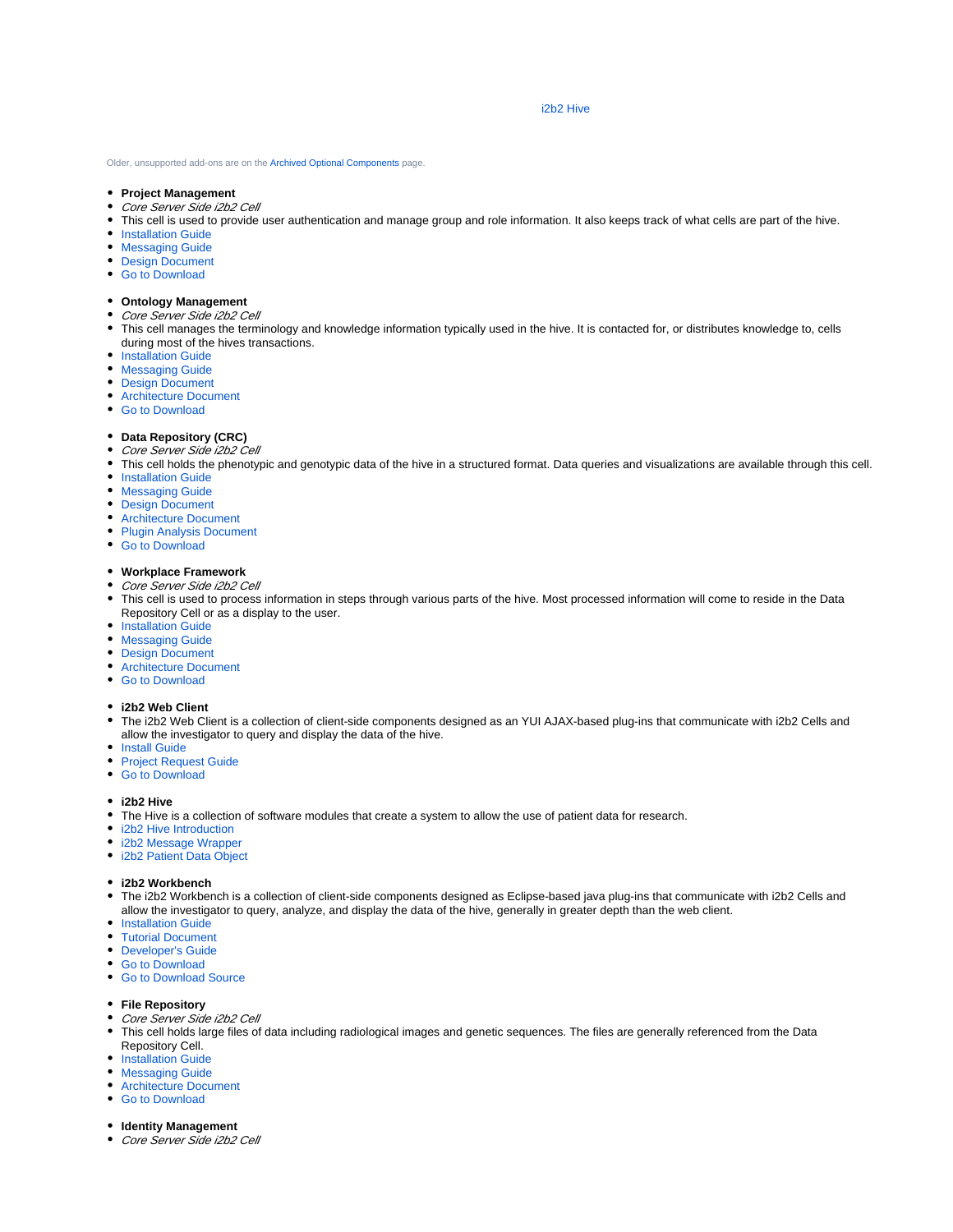- This cell is used to manage a patient's protected health information in a manner consistent with the HIPAA privacy rule. Patient data is available only as a HIPAA defined "Limited Data Set" to most of the hive.
- [Installation Guide](https://community.i2b2.org/wiki/display/getstarted/Chapter+13.+Identity+Management+%28IM%29+Cell+Install)
- **[Messaging Guide](https://www.i2b2.org/software/files/PDF/current/IM_Messaging.pdf)**
- [Design Document](https://www.i2b2.org/software/files/PDF/current/IM_Design.pdf)
- [Architecture Document](https://www.i2b2.org/software/files/PDF/current/IM_Architecture.pdf)
- [Go to Download](https://github.com/i2b2/i2b2-core-server/releases)

## Download

⋒

The source code files for the i2b2 Core Hive Cells, i2b2 Workbench and Web Client are listed below. The i2b2 Source is a collection of both client and server source code and can be used to build the i2b2 Server and Workbench from scratch. Demo data, current documentation, and VMware i2b2 server installed on CentOS can also be downloaded.

**Version:** 1.7.12 **Release Date:** December 27, 2019 **License:** [Mozilla 2 Open Source License](https://www.i2b2.org/software/i2b2_license.html)

You are viewing all available releases of i2b2. [Click here to view the latest release of i2b2.](https://community.i2b2.org/wiki/display/i2b2/i2b2+Software+Downloads+Links)

## Version 1.7.13

Released June 2022 under the [Mozilla 2 Open Source License](https://www.i2b2.org/software/i2b2_license.html)

| <b>Software</b>                    | Version                      |                                                                          |
|------------------------------------|------------------------------|--------------------------------------------------------------------------|
| i2b2 Binary Download               | 1.7.13 (June, 2022)          | <b>Download Full</b><br><b>Download Upgrade</b>                          |
| i2b2 Core Server Source<br>Code    | 1.7.13 (June, 2022)          | Download                                                                 |
| i2b2 Core Data Source<br>Code      | 1.7.13 (June, 2022)          | Download                                                                 |
| i2b2 Web Client                    | 1.7.13 (June, 2022)          | Download                                                                 |
| i2b2 Documentation                 | 1.7.13 (June, 2022)          | <b>Release Notes PDF</b><br><b>Upgrade Guide</b><br><b>Release Notes</b> |
|                                    |                              | <b>Install Guide</b>                                                     |
| i2b2 VMWare Server<br>/Client Demo | 1.7.13 (Coming<br>Soon)      | Download                                                                 |
| i2b2 Workbench                     | 2.0.01 (October 17,<br>2017) | Download                                                                 |

## Version 1.7.12a [SHRINE Approved](https://open.med.harvard.edu/wiki/display/SHRINE/SHRINE-i2b2+Compatibility+Matrix)

### Released May 2020 under the [Mozilla 2 Open Source License](https://www.i2b2.org/software/i2b2_license.html)

| i2b2 Source Code 1.7.12a |                |  |  |  |  |  |  |
|--------------------------|----------------|--|--|--|--|--|--|
| Software                 | <b>Version</b> |  |  |  |  |  |  |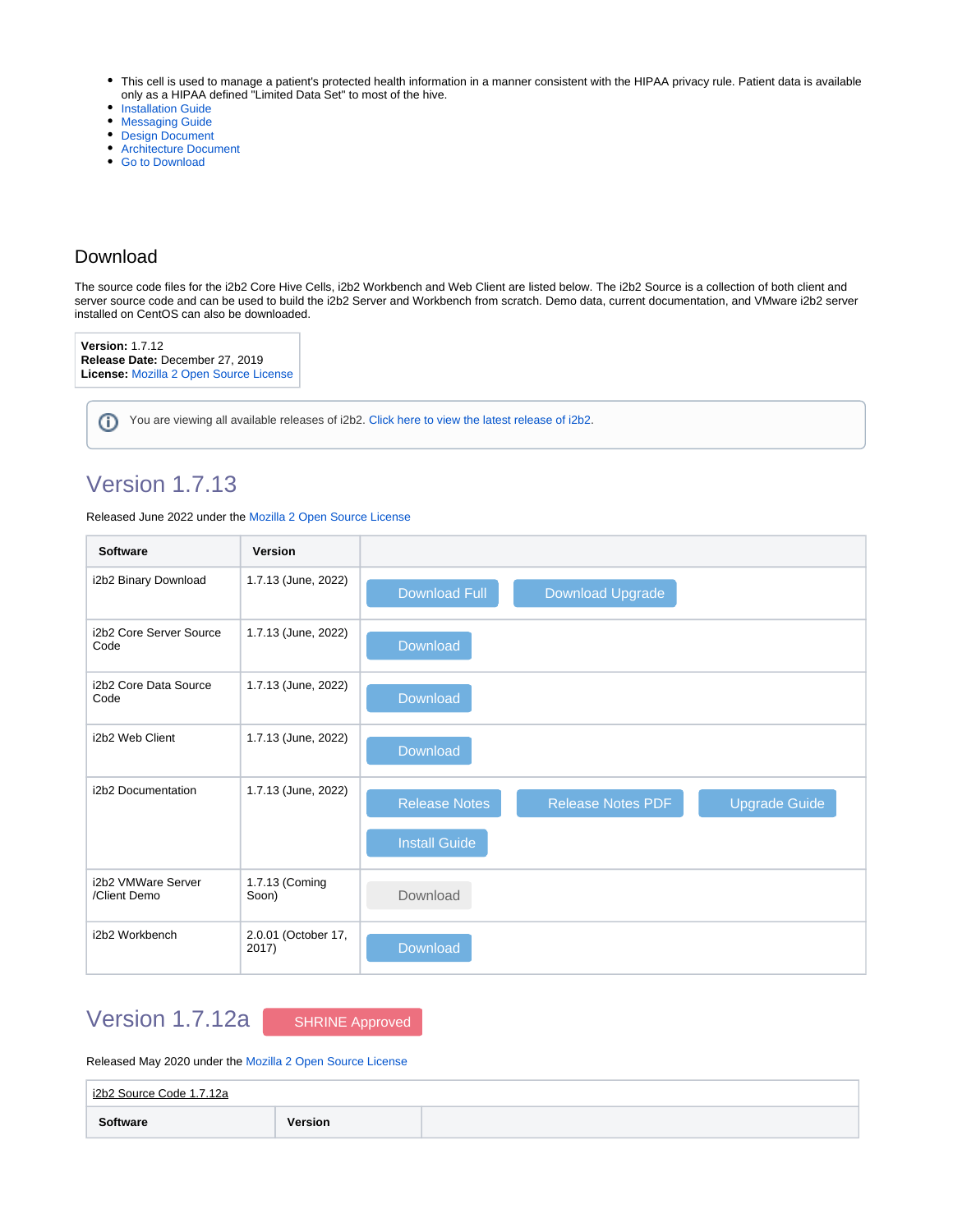| i2b2 Core Server Source Code   | 1.7.12a (May, 2020)       | Download                                                             |
|--------------------------------|---------------------------|----------------------------------------------------------------------|
| i2b2 Core Data Source Code     | 1.7.12a (May, 2020)       | <b>Download</b>                                                      |
| i2b2 Web Client                | 1.7.12a (May, 2020)       | <b>Download</b>                                                      |
| i2b2 Documentation             | 1.7.12a (May, 2020)       | <b>Release Notes</b><br><b>Upgrade Guide</b><br><b>Install Guide</b> |
| i2b2 VMWare Server/Client Demo | 1.7.12a (May, 2020)       | Download                                                             |
| i2b2 Workbench                 | 2.0.01 (October 17, 2017) | Download                                                             |

# Version 1.7.12

Released December 2019 under the [Mozilla 2 Open Source License](https://www.i2b2.org/software/i2b2_license.html)

| i2b2 Source Code 1.7.12        |                           |                                                                      |  |  |  |  |  |
|--------------------------------|---------------------------|----------------------------------------------------------------------|--|--|--|--|--|
| <b>Software</b>                | <b>Version</b>            |                                                                      |  |  |  |  |  |
| i2b2 Core Server Source Code   | 1.7.12 (December, 2019)   | <b>Download</b>                                                      |  |  |  |  |  |
| i2b2 Core Data Source Code     | 1.7.12 (December, 2019)   | Download                                                             |  |  |  |  |  |
| i2b2 Web Client                | 1.7.12 (December, 2019)   | <b>Download</b>                                                      |  |  |  |  |  |
| i2b2 Documentation             | 1.7.12 (December, 2019)   | <b>Release Notes</b><br><b>Upgrade Guide</b><br><b>Install Guide</b> |  |  |  |  |  |
| i2b2 VMWare Server/Client Demo | 1.7.12 (December, 2019)   | Download                                                             |  |  |  |  |  |
| i2b2 Workbench                 | 2.0.01 (October 17, 2017) | Download                                                             |  |  |  |  |  |

# Version 1.7.11

Released February 27, 2019 under the [Mozilla 2 Open Source License](https://www.i2b2.org/software/i2b2_license.html)

| i2b2 Source Code 1.7.11   |         |                                                                                                   |                            |                 |  |  |
|---------------------------|---------|---------------------------------------------------------------------------------------------------|----------------------------|-----------------|--|--|
| Package                   | Version | <b>Description</b>                                                                                | <b>File</b><br><b>Size</b> | <b>Download</b> |  |  |
| i2b2core-src-<br>1711.zip | 1.7.11  | Core Source Code Server - a collection of both client and server Java source code and can be used | 56 MB                      |                 |  |  |
|                           |         | to build the i2b2 Server and Workbench from scratch                                               |                            | D               |  |  |
|                           |         |                                                                                                   |                            |                 |  |  |
|                           |         |                                                                                                   |                            |                 |  |  |
|                           |         |                                                                                                   |                            |                 |  |  |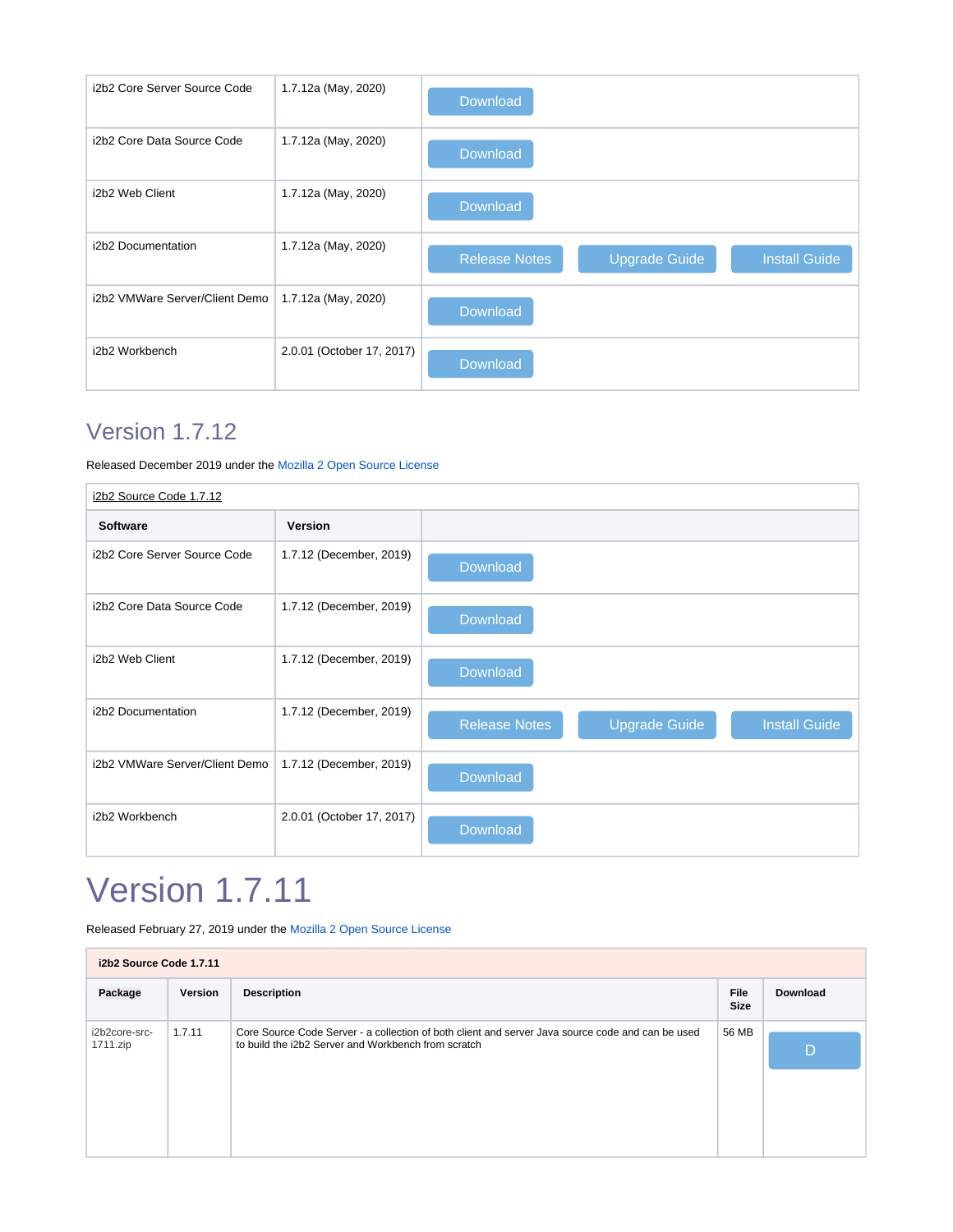| i2b2webclient-<br>1711.zip | 1.7.11 | Web Client Source - HTML/Javascript source code for the i2b2 web client                                       | 5 MB         | D |
|----------------------------|--------|---------------------------------------------------------------------------------------------------------------|--------------|---|
| i2b2createdb-<br>1711.zip  | 1.7.11 | i2b2 Data for Oracle, PostgreSQL, and SQL Server - scripts to setup your i2b2 database including<br>demo data | 27 MB        | D |
| i2b2core-doc-<br>1711.zip  | 1.7.11 | <b>Official Documentation</b>                                                                                 | <b>12 MB</b> | D |

| i2b2 VMWare 1.7.11                  |         |                                                                                                                                                                                                                       |                            |                 |  |  |  |
|-------------------------------------|---------|-----------------------------------------------------------------------------------------------------------------------------------------------------------------------------------------------------------------------|----------------------------|-----------------|--|--|--|
| Package                             | Version | <b>Description</b>                                                                                                                                                                                                    | <b>File</b><br><b>Size</b> | <b>Download</b> |  |  |  |
| i2b2vmware-<br>1711.zip             | 1.7.11  | VMware Core Image - Complete VMware i2b2 server installed on CentOS. Only tested on VMWare<br>Fusion and Player. When you have run the image, please use the following login for CentOS: demo (or<br>root) / demouser | 2.6 GB                     | $\mathsf{D}$    |  |  |  |
| vmware_insta<br>Il_guide_17.<br>pdf | 1.7.11  | <b>VMWare Installation Guide</b>                                                                                                                                                                                      | 1 MB                       | D               |  |  |  |

# Version 1.7.10

Released April 30, 2018 under the [Mozilla 2 Open Source License](https://www.i2b2.org/software/i2b2_license.html)

i2b2 Source Code 1.7.10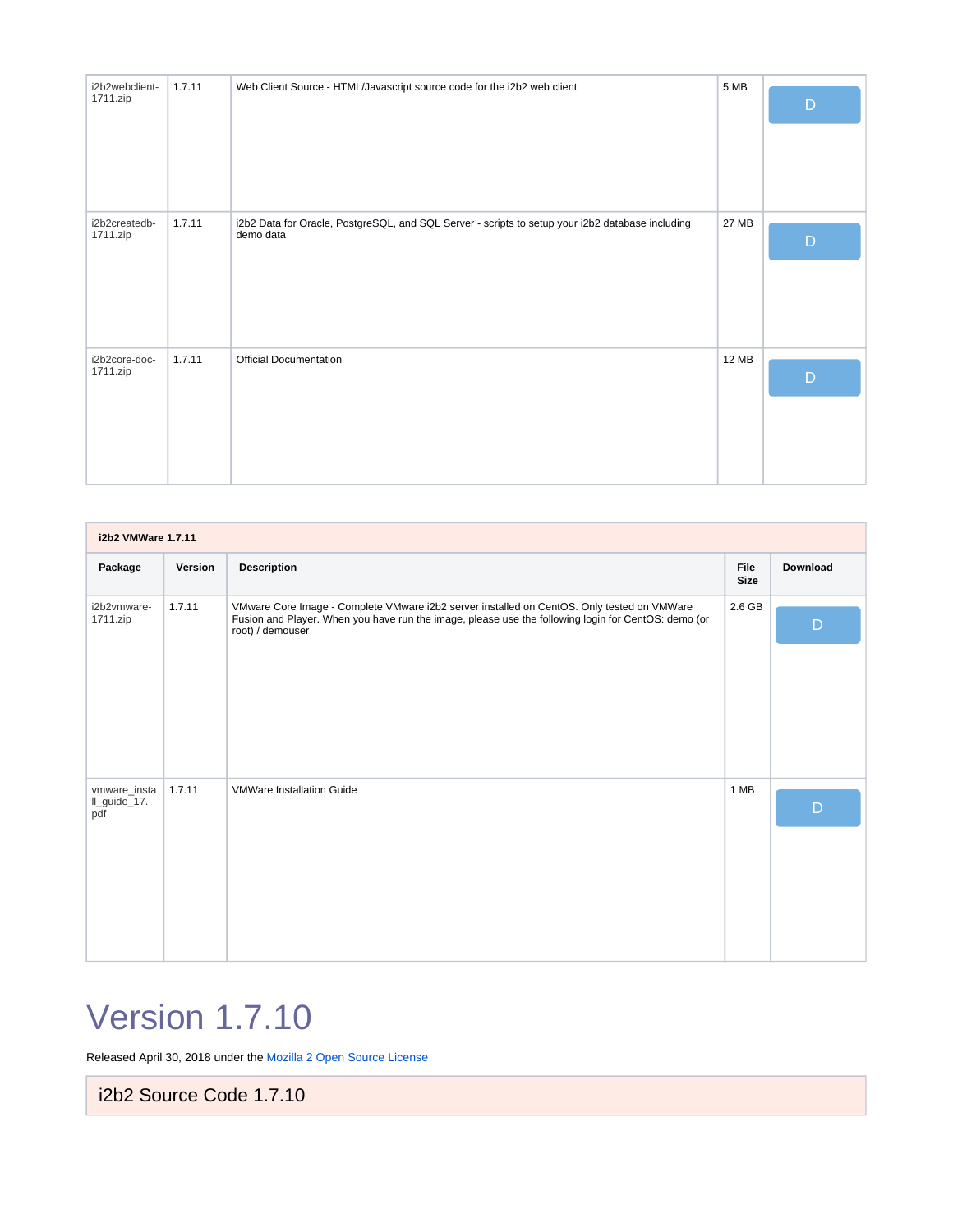| Package                    | Version | <b>Description</b>                                                                                                                                       | <b>File</b><br><b>Size</b> | Download     |
|----------------------------|---------|----------------------------------------------------------------------------------------------------------------------------------------------------------|----------------------------|--------------|
| i2b2core-src-<br>1710.zip  | 1.7.10  | Core Source Code Server - a collection of both client and server Java source code and can be used<br>to build the i2b2 Server and Workbench from scratch | 56 MB                      | $\mathsf{D}$ |
| i2b2webclient-<br>1710.zip | 1.7.10  | Web Client Source - HTML/Javascript source code for the i2b2 web client                                                                                  | 5 MB                       | D            |
| i2b2createdb-<br>1710.zip  | 1.7.10  | i2b2 Data for Oracle, PostgreSQL, and SQL Server - scripts to setup your i2b2 database including<br>demo data                                            | <b>27 MB</b>               | $\mathsf{D}$ |
| i2b2core-doc-<br>1710.zip  | 1.7.10  | <b>Official Documentation</b>                                                                                                                            | <b>12 MB</b>               | D            |

| i2b2 VMWare 1.7.10                  |         |                                                                                                                                                                                                                       |                            |                 |  |  |  |  |
|-------------------------------------|---------|-----------------------------------------------------------------------------------------------------------------------------------------------------------------------------------------------------------------------|----------------------------|-----------------|--|--|--|--|
| Package                             | Version | <b>Description</b>                                                                                                                                                                                                    | <b>File</b><br><b>Size</b> | <b>Download</b> |  |  |  |  |
| i2b2vmware-<br>1710.zip             | 1.7.10  | VMware Core Image - Complete VMware i2b2 server installed on CentOS. Only tested on VMWare<br>Fusion and Player. When you have run the image, please use the following login for CentOS: demo (or<br>root) / demouser | 2.6 GB                     | $\mathsf{D}$    |  |  |  |  |
| vmware_insta<br>Il_guide_17.<br>pdf | 1.7.10  | <b>VMWare Installation Guide</b>                                                                                                                                                                                      | 1 MB                       | D               |  |  |  |  |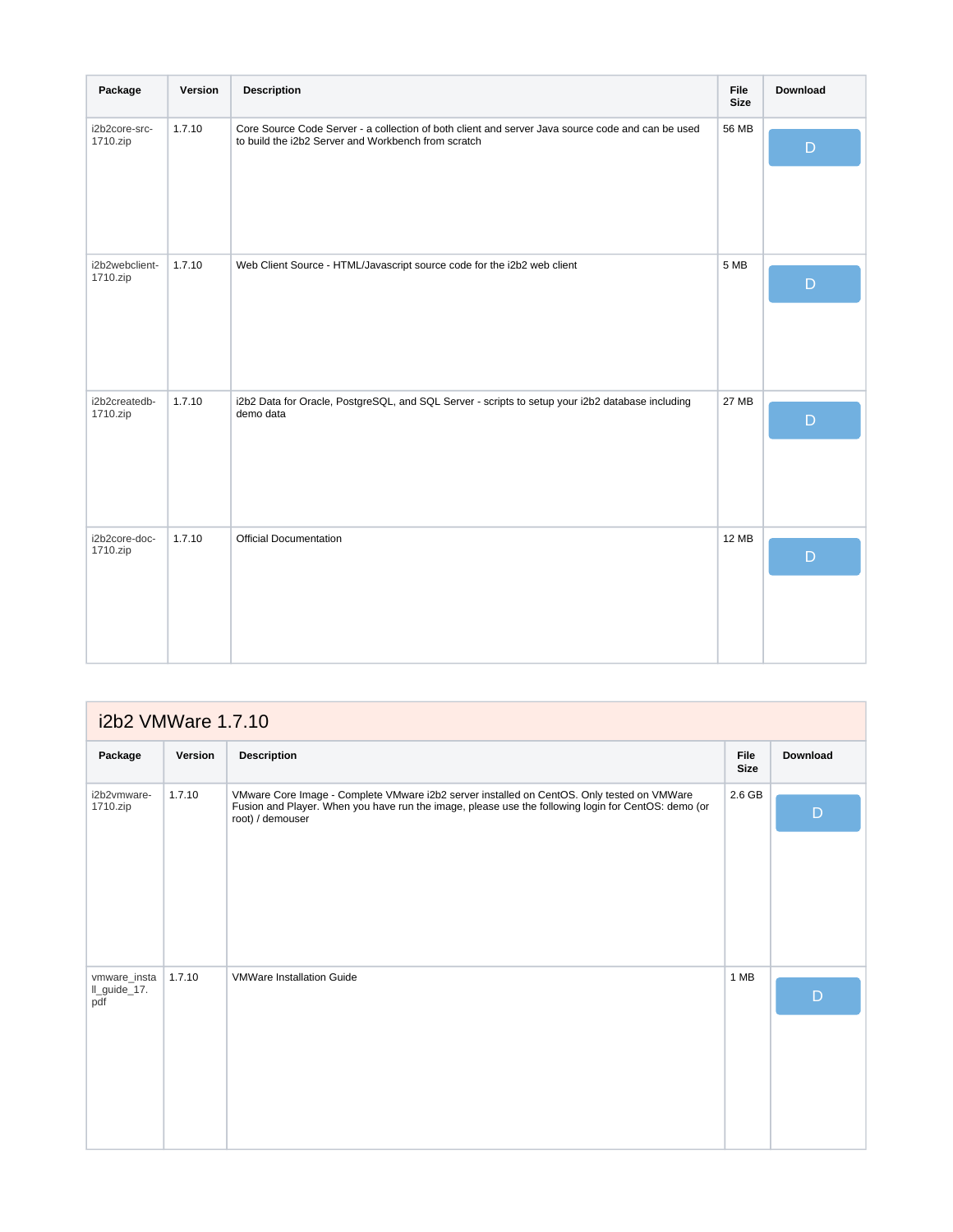# Version 1.7.09C [SHRINE Approved](https://open.med.harvard.edu/wiki/display/SHRINE/SHRINE-i2b2+Compatibility+Matrix)

Released January 12, 2018 under the [Mozilla 2 Open Source License](https://www.i2b2.org/software/i2b2_license.html)

| i2b2 Source Code 1.7.09C    |         |                                                                                                                                                          |                            |                 |  |  |
|-----------------------------|---------|----------------------------------------------------------------------------------------------------------------------------------------------------------|----------------------------|-----------------|--|--|
| Package                     | Version | <b>Description</b>                                                                                                                                       | <b>File</b><br><b>Size</b> | <b>Download</b> |  |  |
| i2b2core-src-<br>1709c.zip  | 1.7.09C | Core Source Code Server - a collection of both client and server Java source code and can be used<br>to build the i2b2 Server and Workbench from scratch | 56 MB                      | $\mathsf{D}$    |  |  |
| i2b2webclient-<br>1709c.zip | 1.7.09C | Web Client Source - HTML/Javascript source code for the i2b2 web client                                                                                  | 5 MB                       | $\mathsf{D}$    |  |  |
| i2b2createdb-<br>1709c.zip  | 1.7.09C | i2b2 Data for Oracle, PostgreSQL, and SQL Server - scripts to setup your i2b2 database including<br>demo data                                            | <b>27 MB</b>               | D               |  |  |
| i2b2core-doc-<br>1709c.zip  | 1.7.09C | <b>Official Documentation</b>                                                                                                                            | <b>12 MB</b>               | D               |  |  |

| i2b2 VMWare 1.7.09C      |         |                                                                                                                                                                                                                       |                            |                 |  |  |  |
|--------------------------|---------|-----------------------------------------------------------------------------------------------------------------------------------------------------------------------------------------------------------------------|----------------------------|-----------------|--|--|--|
| Package                  | Version | <b>Description</b>                                                                                                                                                                                                    | <b>File</b><br><b>Size</b> | <b>Download</b> |  |  |  |
| i2b2vmware-<br>1709c.zip | 1.7.09C | VMware Core Image - Complete VMware i2b2 server installed on CentOS. Only tested on VMWare<br>Fusion and Player. When you have run the image, please use the following login for CentOS: demo (or<br>root) / demouser | $2.6$ GB                   | D               |  |  |  |